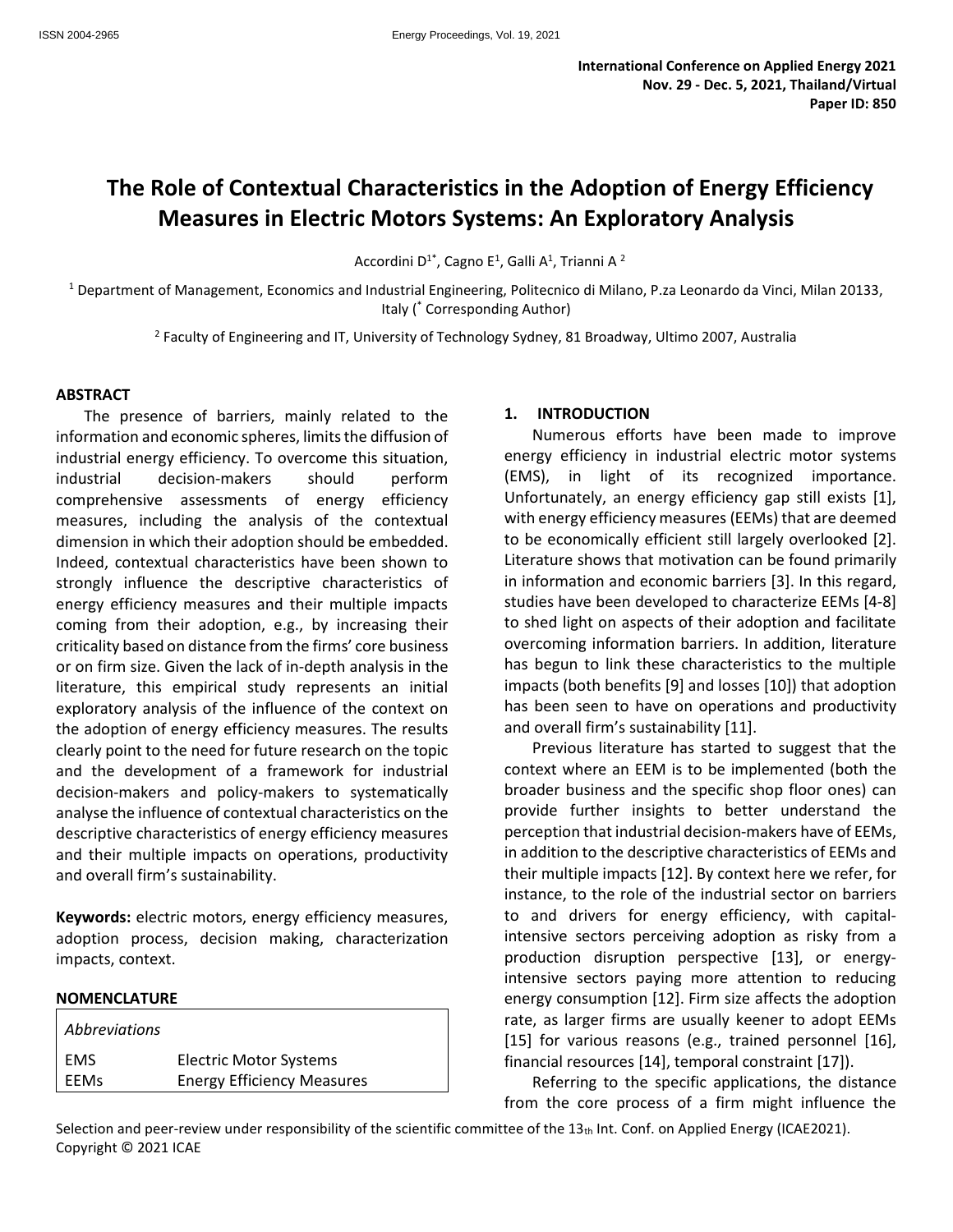adoption rate, with EEMs applied on core processes perceived as risky [18], as they could involve an interruption of some core production activities to allow external personnel to access the equipment and, e.g., install new and more efficient technologies [8]. However, on the other hand, core EEMs could provide competitive advantage to firms [19], therefore lowering the barriers to their adoption [20].

Recently, some studies have begun to characterize the adoption context and highlight its influence on the specific EEMs characteristics and their multiple impacts; at first glance, it would appear to be able to play a moderating role towards the latter [21]. Nevertheless, there is still a lack of empirical studies thoroughly analysing the role of contextual characteristics. Building on the theoretical framework developed by Cagno et al. [11] and considering the aforementioned literature gaps, this study aims at offering a contribution to the discussion by providing an exploratory empirical study to analyse the role of key contextual characteristics with respect to the characteristics of EEMs and their multiple impacts.

## **2. METHODS**

The empirical study was based on interviews with a panel of four experts in both the fields of energy efficiency and industrial operations, in order to ensure a comprehensive assessment of the dimensions of interest (see Tab.1 for details). The experts have been chosen to come half from academia and half from industry (consultants or members of trade associations). This choice is reflected in the attempt to interview experts who can boast transversal visibility over a large number of contexts rather than industrial decision-makers, bounded to a single firm context. This decision would allow to compare different situations and draw insights directly from the experts without having to resort to a large sample of heterogeneous firms.

| Expert1 and         | Industrial expert and members of trade<br>associations consulting for a number of |  |  |
|---------------------|-----------------------------------------------------------------------------------|--|--|
| Expert <sub>2</sub> | industrial firms on energy efficiency and                                         |  |  |
|                     | overall firms' sustainability.                                                    |  |  |
|                     | Academic experts with hundreds of peer-                                           |  |  |
| Expert3 and         | reviewed publications on industrial                                               |  |  |
| Expert4             | energy efficiency, sustainability and                                             |  |  |
|                     | operations management.                                                            |  |  |
|                     | Tab. 1. Panel of experts                                                          |  |  |

Since the work expands on the study of Cagno et al. [11], we opted for semi-structured interviews based on the contextual characterization they proposed (Tab. 2). Experts were asked about the influence that each of the contextual characteristics might have on EEMs characteristics and their multiple impacts, and eventually on the EEMs adoption.

Interviews were conducted referring to a general EMS EEM, given the still exploratory nature of the study. Notwithstanding, to facilitate understanding and reasoning for the experts, examples referring to specific EEMs were given during the interviews. In particular, we referred to the following five EMS EEMs, sufficiently general to be applied in various contexts and among the most widely implemented in industry to ensure expert familiarity [22]:

- utilize energy-efficient belts and other improved mechanisms;
- use Adjustable Frequency Drive;
- establish a predictive maintenance program;
- use most efficient type of electric motors;
- replace over-size motors.

| Firm-related characteristics | Firm size                 |  |  |
|------------------------------|---------------------------|--|--|
|                              | Energy intensity          |  |  |
| Application-related          | Layout type               |  |  |
| characteristics              | Distance to core process  |  |  |
|                              | Saturation level          |  |  |
|                              | Numerosity                |  |  |
|                              | Dimension/Area interested |  |  |
|                              | Accessibility             |  |  |
|                              | Level of acceptance       |  |  |
| Decisional characteristics   | Source strategy           |  |  |
|                              | Implementation type       |  |  |
|                              |                           |  |  |

Tab. 2. Contextual characteristics identified by [6]

Eventually, the text analysis has been conducted through the qualitative method of coding, that is the analytic process of examining data looking for concepts, i.e., significant events, experiences, feelings and so on [23].

## **3. RESULTS**

Tab.3 summarizes the results of the research by highlighting the overall level of influence of each contextual characteristic with respect to the characteristics of EEMs and their impacts.

*Firm size* has a strong influence on the type of personnel performing EEMs according to all four experts. Large firms usually employ highly trained personnel specialized for particular EEMs, while in smaller firms there is usually a single team assigned to all EEMs. Expert2 interestingly connected size to EEMs characteristics, pointing out how smaller firms tend to perform more retrofits, being easier to be implemented but proportionally more expensive in the long run and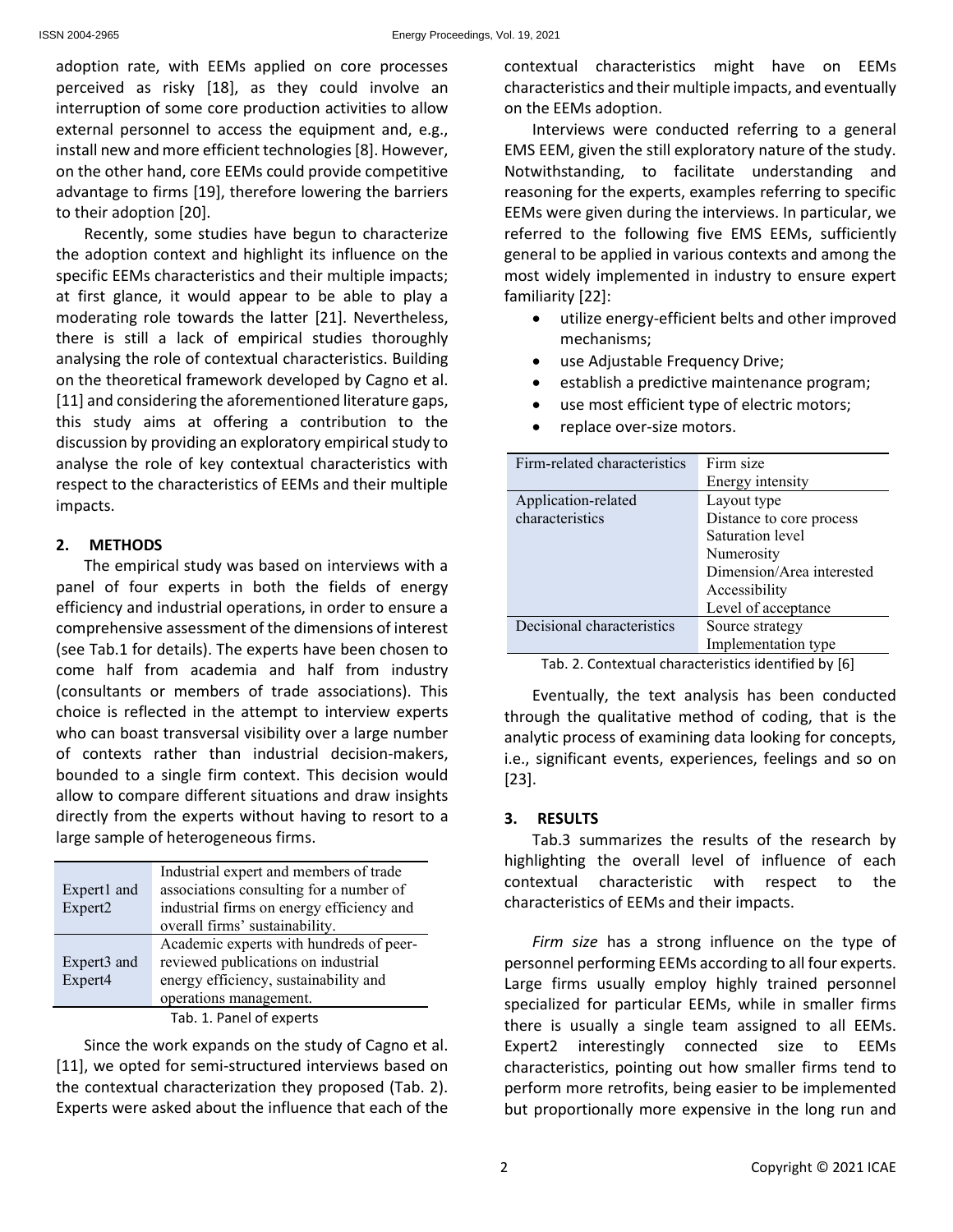| Contextual<br>Characteristics | Expert1  | Expert <sub>2</sub> | Expert <sub>3</sub> | Expert <sub>4</sub> |
|-------------------------------|----------|---------------------|---------------------|---------------------|
| Firm size                     | $^{+++}$ | $^{+++}$            | $^{+++}$            | $^{+++}$            |
| Energy intensity              | $^{+++}$ | $^{+++}$            | $^{+++}$            | $^{+++}$            |
| Layout type                   |          | $^{+}$              | $^{++}$             | $++$                |
| Distance to core              | $^{++}$  | $^{+++}$            | $^{+++}$            | $^{+++}$            |
| process                       |          |                     |                     |                     |
| Saturation level              | $^{++}$  | $^{+++}$            | $^{+++}$            | $+++$               |
| Numerosity                    | $^{+++}$ | $^{+++}$            | $+++$               | $^{+++}$            |
| Dimension/Area<br>interested  | $^{++}$  | $^{++}$             | $++$                | $^{++}$             |
| Accessibility                 | $^{++}$  | $^{+}$              | $^{+}$              | $^{+}$              |
| Level of<br>acceptance        | $^{+}$   | $^{+}$              | $^{+}$              | $^{+}$              |
| Source strategy               | $^{+}$   | $^{++}$             | $^{++}$             | $^{++}$             |
| Implementation<br>type        | $^{++}$  |                     |                     | $^{++}$             |
| Working hours                 | $^{++}$  | $^{++}$             | $^{++}$             | $++$                |
| Level of<br>automation        | $^{+}$   |                     | $^{++}$             | $^{+}$              |
| Regulatory<br>context         | $^{+++}$ | $^{+++}$            |                     |                     |

Tab. 3. Overall influence of the contextual characteristics on EEMs adoption according to the experts, from little influence (+) to very high influence (+++).

also riskier from a quality and reliability viewpoint. In addition to simplifying EEMs, according to all experts, smaller firms tend to outsource the adoption due to lack of internal competences. Furthermore, the number of people involved in the adoption could be higher for larger firms and different hierarchical levels could be affected (Expert2). The influence on personnel extends to the issue of health and safety, on which larger firms pay more attention (Expert2). For instance, in the case of EEMs that modify existing machines (e.g., retrofit), their type-approval should be reassessed: according to Expert1, this is done by large firms only, as in smaller firms no one is in charge of control. Referring to the implementation time of EEMs, Expert2 testified that larger firms tend to be more organized when it comes to scheduling plant downtime, during which they could absorb EEMs implementation times and avoid further production downtime. On the other hand, smaller firms could face more difficulties given the need to manage external teams, considering EEMs are often outsourced. This issue is especially crucial when multiple EEMs are carried out simultaneously (Expert2).

We noticed a strong agreement on the increased focus towards reduced consumption by *energy-intensive* firms. However, if according to Expert3 energy-intensive firms optimize the performance of the adopted EEMs, Expert2 argues instead that the performance of EEMs does not depend on the energy intensity of a firm. Expert1 added to this that energy-intensive firms usually look for solutions tailored for their specific situation, optimizing the choice of the EEMs. Indeed, Expert3 and Expert4 suggest that the type of personnel required to perform an EEM and their competences vary according to the energy intensity of the firm, with personnel in energy-intensive firms less inclined to outsource the adoption process (Expert2).

Regarding the characteristics of the specific application, Expert3 notes the type of *layout* of the process may affect the training and personnel required to carry out an EEM (e.g., job-shop operators tend to have more extensive core competencies than line operators). Conversely, Expert4 does not see a strong link between layout type and type of personnel or training required to adopt EEMs, which are rather influenced by the skills of the individual operator. Moreover, the layout type influences the adaptability of the EEM, since some configurations provide extremely superior layout flexibility (Expert3). Also, considering the cost of lost production due to downtime for EEMs implementation, the layout could affect the economics (e.g., possibility to use alternate cycles, Expert4).

Production downtime usually occurs when EEMs are implemented on a *core process* or a process that can directly affect the firm's core business. However, both Expert1 and Expert3 agree that in such circumstances the adoption time issues can be overcome by exploiting the synergies with other planned plant downtime. Expert2, on the other hand, points out how EEMs installed on the core process are usually adopted by larger firms, which have the expertise to appreciate their positive impacts on productivity and which have already had experience with EEM on service processes. Conversely, smaller firms increase the energy efficiency of service processes but are not trusted to change core processes. Such considerations are even more critical in the case of core and *highly saturated processes*, where the lack of production cannot be recovered, and therefore represents a cost for the firms.

The *numerosity* of devices could also influence the type of personnel and skills required for the adoption (Expert2). Expert3 confirms the influence on the type of personnel, adding that the number of people involved could also change. Differently, numerosity has no impact on the number of people employed in adoption (both internal and external), Expert1 notes. According to Expert4, the EEMs numerosity may influence the type of personnel responsible for the adoption decision, while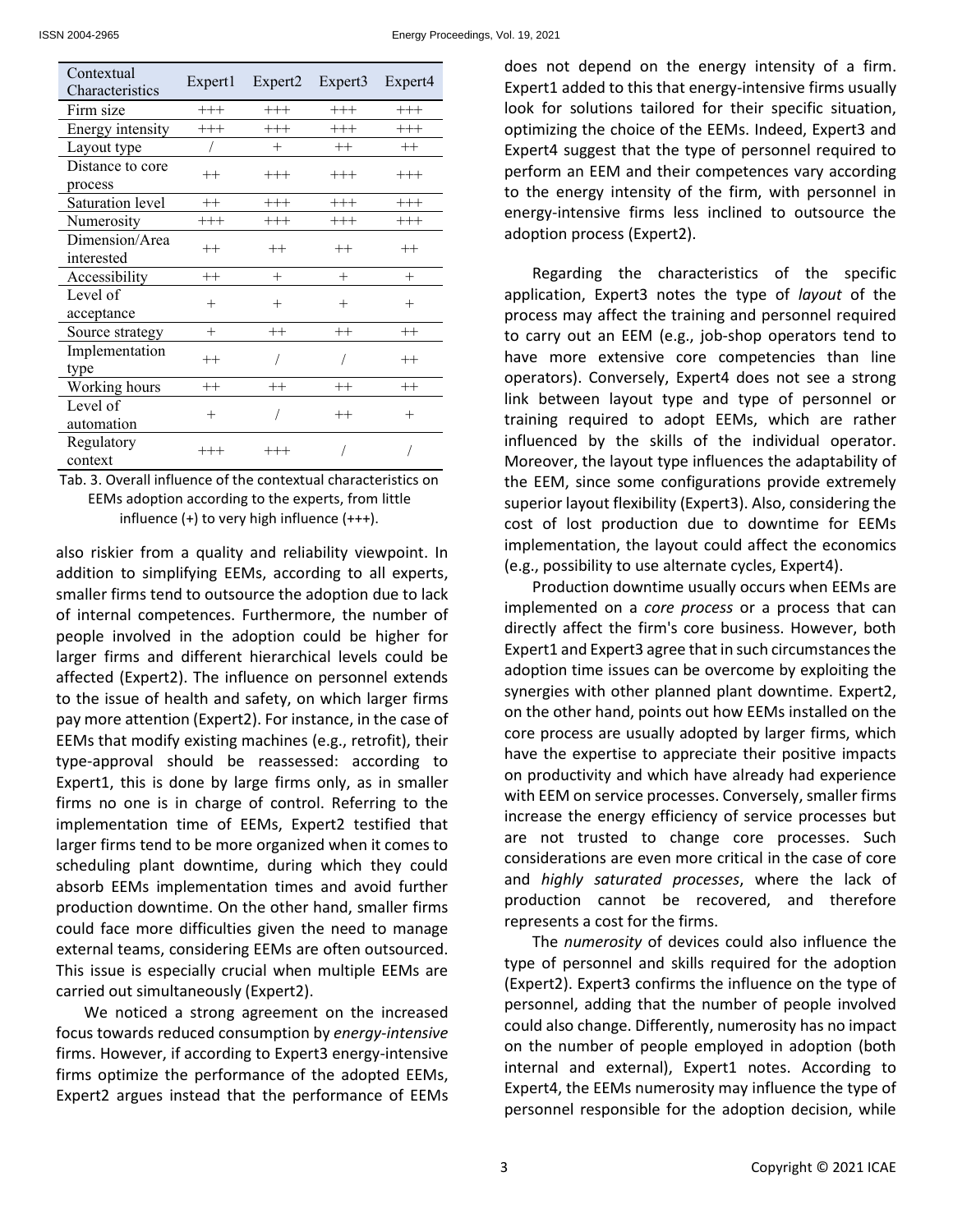the type of personnel performing the installation varies more with the complexity of the EEMs. Regarding the implementation time, the numerosity of EEMs does not change the time associated with the implementation of a single intervention, but the total worksite could be longer (Expert1).

Also, the implementation time is influenced by the *dimension* or *area interested* by the EEM (Expert4). In addition, in the case of extensive EEMs, it is necessary to create a workspace, which could require a downtime even in the case of EEMs which does not influence directly the core process (Expert2). As usual, synergies could be exploited to carry out the adoption during other downtimes planned by the firm.

The implementation time is also influenced by the *accessibility* of the locations where EEMs are installed (Expert3). According to Expert2, low accessibility could increase the downtimes related to EEMs implementation; this is especially true for non-extensive EEMs or EEMs deployed in small firms with low working hours, i.e. in situations where EEMs implementation is not always hidden by other planned downtimes. In addition, due to low accessibility, downtimes already planned and leveraged to implement an EEM may not be sufficient, requiring firms to further lengthen downtimes, which therefore could become unplanned (Expert4). Expert1 highlights that in cases of low accessibility due to hazardous environments, the adoption of some EEMs may be limited. For instance, the use of AFDs on intake fans located in a potentially explosive atmosphere is usually discouraged, since a reduction in energy consumption corresponds to an increase in risk.

The *level of acceptance* of an EEM can moderate the impacts on personnel coming from its adoption. Expert2 highlights the positive side since EEMs adopted with the goal of increasing worker well-being could improve their performance. On the other hand, Expert4 warns against EEMs that may not be well seen by people, as productivity may be affected, although these changes are difficult to measure.

Regarding the decisional characteristics, all the experts agree on the existence of a link between *sourcing strategy* and time related to EEMs. Expert1 believes that the outsourcing of an EEM does not modify the time required for its implementation but can affect the planning time in case the firm has no experience of the EEM. Expert3 and Expert4 confirm that, in presence of internal competences, outsourcing activities could rather dilate the implementation time because of the necessity to manage external staff. However, when in-house are lacking (e.g., smaller firms), outsourced EEMs implementation may be the only viable alternative (Expert3). Also, for difficult EEMs, firms usually choose to outsource avoiding the need for in-house training (Expert4). In addition, sourcing strategy can moderate the relationship between an EEM technological maturity and its impacts on the business. Indeed, according to Expert 2, beside avoiding the cost of training, in case of lack of in-house expertise, outsourcing could also avoid costs associated with poor EEMs management. However, problems may also arise with the need for external experts. In fact, an expert in the technology may not necessarily be knowledgeable in the production process in which the EEM is positioned, leading to additional costs and negative performance (Expert3). The sourcing strategy (in-house vs outsourcing) also influences the relationship between the frequency of check-ups (e.g., for maintenance) and the related costs (Expert2).

The *implementation type* is another contextual characteristic related to firm decision-making. Fragmenting an EEM and implementing it in multiple steps is a strategy usually used by firms to avoid production downtime, especially in the case of extended or core business-facing EEMs (Expert1). Additionally, according to Expert1, fragmented implementation is used by firms to evaluate the effectiveness of an EEM before completing its adoption, therefore lowering its risk. On the other hand, such an implementation strategy could increase the technical but also organizational complexities of the adoption (Expert4).

In addition to the contextual characterization provided by Cagno et al. [11], the interviews with the experts allowed us to highlight additional contextual elements that should be considered during decisionmaking, given their ability to influence EEMs performance and their adoption.

The number of *working hours* of a firm is recognized by all experts as a crucial moderating characteristic affecting energy consumption, consumption of other materials, and emissions (Expert3). Interestingly, Expert2 has evidenced as, similarly to what pointed out for larger firms, firms with a larger number of working hours are more structured in the organization of the production downtime, during which they can hide the EEMs implementation time, avoiding further production losses.

In addition, the level of *process automation* could moderate the impacts of adopting EEMs aimed at increasing automation (e.g., AFD). Expert4 highlights a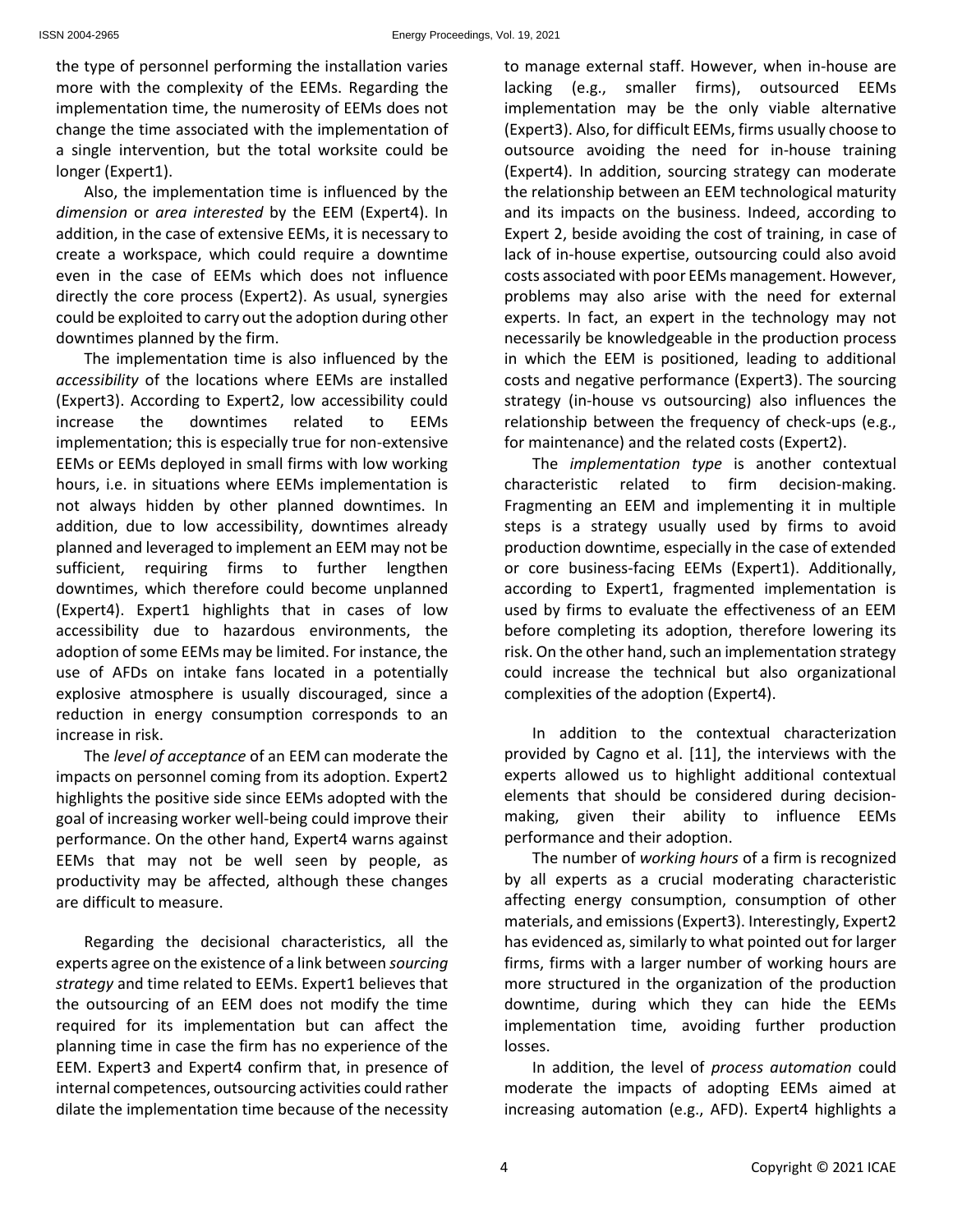strong dependence on firm size since larger firms are usually more automated. Expert3 also notes the link between the level of process automation and the cost of intervention, since it is usually more expensive to modify a highly automated process, and with less than proportional additional benefits. Interestingly, the level of automation could affect the relationships between EEM and its impacts on personnel, in terms of e.g., higher specialized maintenance personnel specifically devoted (Expert3), or less involvement of labour (Expert1).

Finally, the regulatory context in which firms operate represents an important contextual characteristic, capable in some cases of influencing the EEMs adoption. For instance, Italian energy-intensive firms are guaranteed contributions in proportion to their consumption. Expert1 confirms that these firms, should they implement all the EEMs that are economically advantageous, would risk losing part of these contributions, which from an economic viewpoint are greater than the monetary energy savings achievable. Consequently, some EEMs with high potential savings are not considered to the detriment of smaller EEMs, which would not involve risks in terms of loss of contributions. Similarly, Expert2 notes that some types of EEMs (e.g., retrofit) are more advantageous than others (e.g., redesign) from a regulatory perspective, as they are eligible for white certificates, although this does not always correspond to better performance in terms of reduction of energy consumption.

## **4. DISCUSSION**

From the analysis of these preliminary results, it clearly emerges how much the context may have a profound influence on the EEMs adoption. Therefore, for a thorough assessment, it is fundamental to know the descriptive characteristics of EEMs [4-8], the multiple impacts on the firm's sustainability, both benefits [9] and losses [10], and possibly their relationships [11]. However, these elements must also be analysed considering the context that, as highlighted by the panel of experts, can deeply influence their values.

The results highlight the novelty of this exploratory study by bringing out insights not sufficiently addressed by earlier literature. Contextual characteristics such as firm size have been identified by previous studies, e.g., showing that smaller firms are resource-constrained [14] and generally less innovative than larger firms [15]. However, literature does not explore the details of the EEMs adoption and does not study the implications at the level of characteristics and multiple impacts of individual EEMs, such as the need for small firms to simplify interventions or to outsource the adoption due to lack of in-house expertise. Moreover, earlier studies have not explored yet that, e.g., outsourcing may have consequences in terms of safety or production disruption.

EEMs characteristics have been widely analysed in the literature (e.g., see Fleiter et al. [8]), which however does not investigate the role of the context. For instance, Fleiter et al. [8] assess the type of personnel required for the adoption, without however investigating how the availability of the roles change within the firms according to, e.g., firm size, nor the consequences in terms of sourcing strategy that should be adopted. Cooremans [19] is inspiring by advocating the need to present EEMs at a strategic level to involve the firm's management in the adoption decision and increase the adoption rate; however, the study does not mention contextual characteristics such as the numerosity of the EEMs or their extension, which have shown to be able to uplift the discussion to a higher hierarchical level or to increase the number of personnel involved in the adoption.

On the other hand, the multiple impacts of EEMs have been extensively investigated by literature (e.g., [9]). However, in past studies, no reference is made to the influence that context (e.g., number of devices or working hours) might have on the magnitude of such impacts. Worrell et. al [9] pinpoint the productivity benefits of EEMs while, on the contrary, Thollander and Ottosson [13] highlighted the disruption risk brought by EEMs. However, information concerning, e.g., the type of process (i.e., core or ancillary) or the layout of the process is lacking, which does affect the outcome. According to Backman [24], acting on the core process is too risky and firms realize EEMs mainly on ancillary processes. While this could be generally true, our exploratory study reveals that different behaviours may occur according to e.g., firm size, with larger firms more prone to adopting core EEMs to gain advantage in terms of productivity.

## **5. CONCLUSIONS**

To improve industrial energy efficiency, it is essential to thoroughly assess EEMs, analysing their characteristics and impacts with the intent to overcome information and economic barriers that today strongly limit their adoption. However, for a comprehensive overview of the adoption, decision-makers and policy-makers should analyse EEMs not only in absolute terms but also according to the context in which they are adopted. Preliminary results from the interviews with a panel of experts reveal how the characteristics of the context can